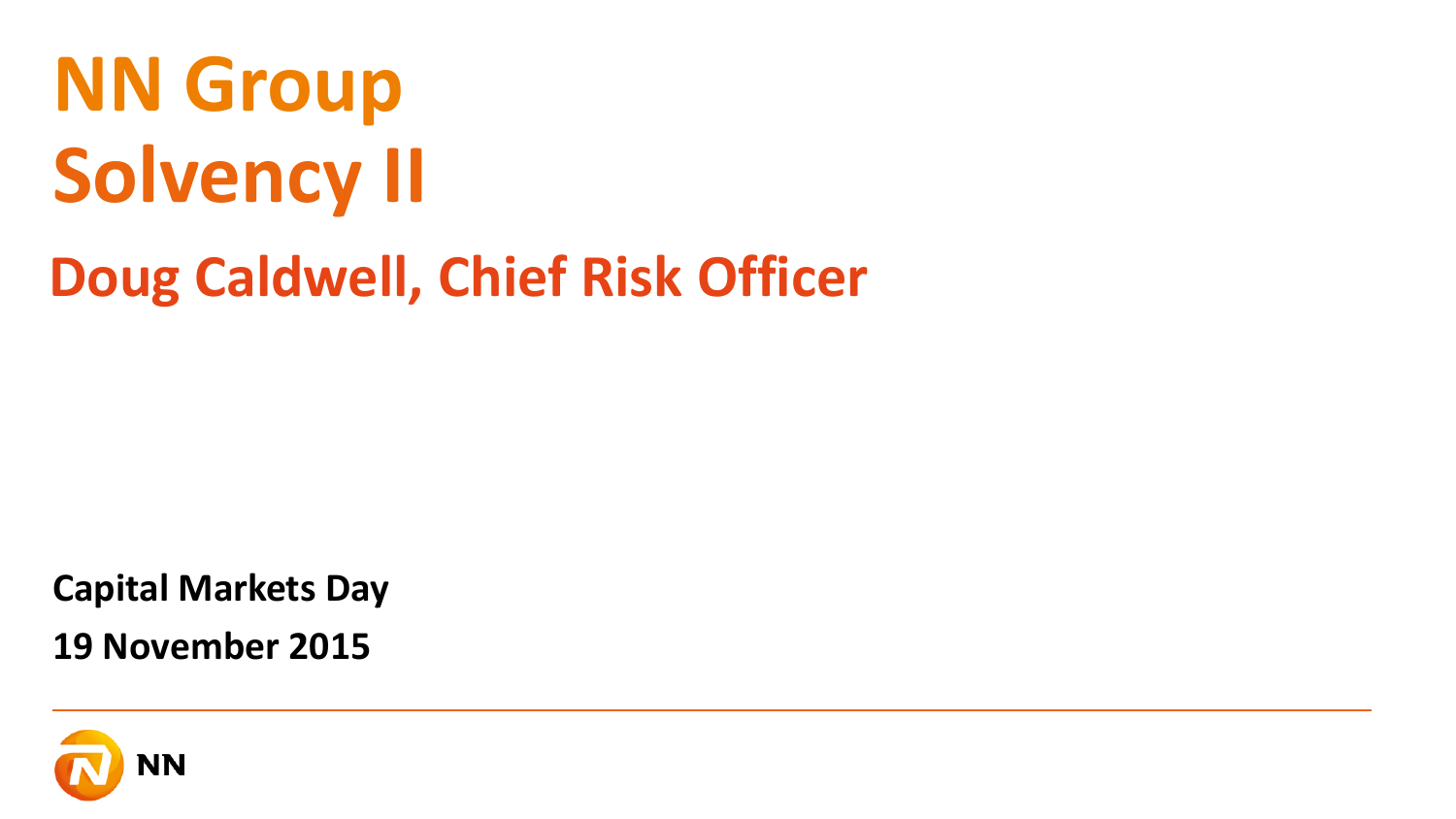### **Solvency II - where are we now**



- Discussions with Dutch regulator on Partial Internal Model approval are progressing
- Uncertainties remain on some interpretations of Solvency II regulations

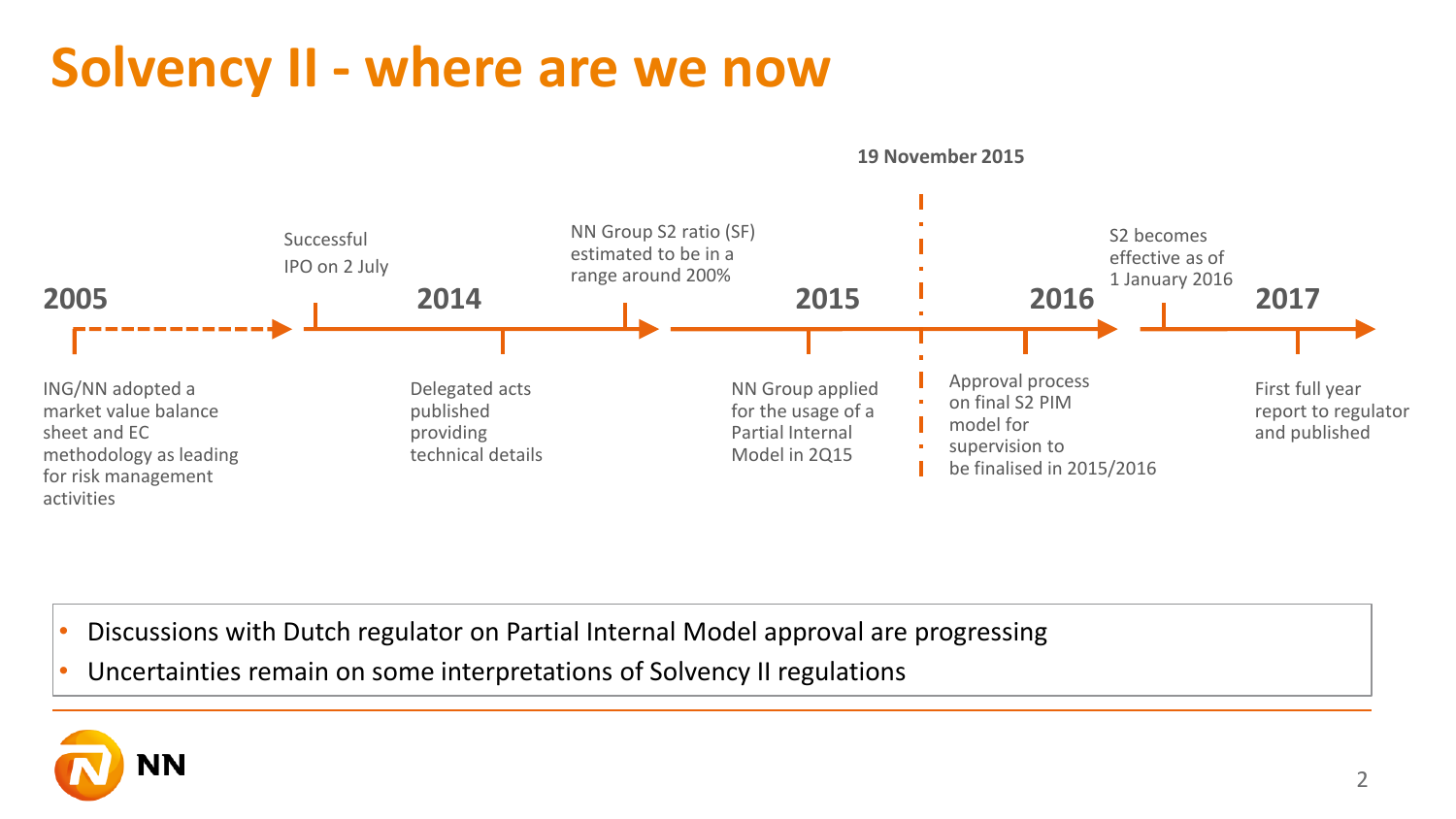## **Active Risk Management important for NN Group**



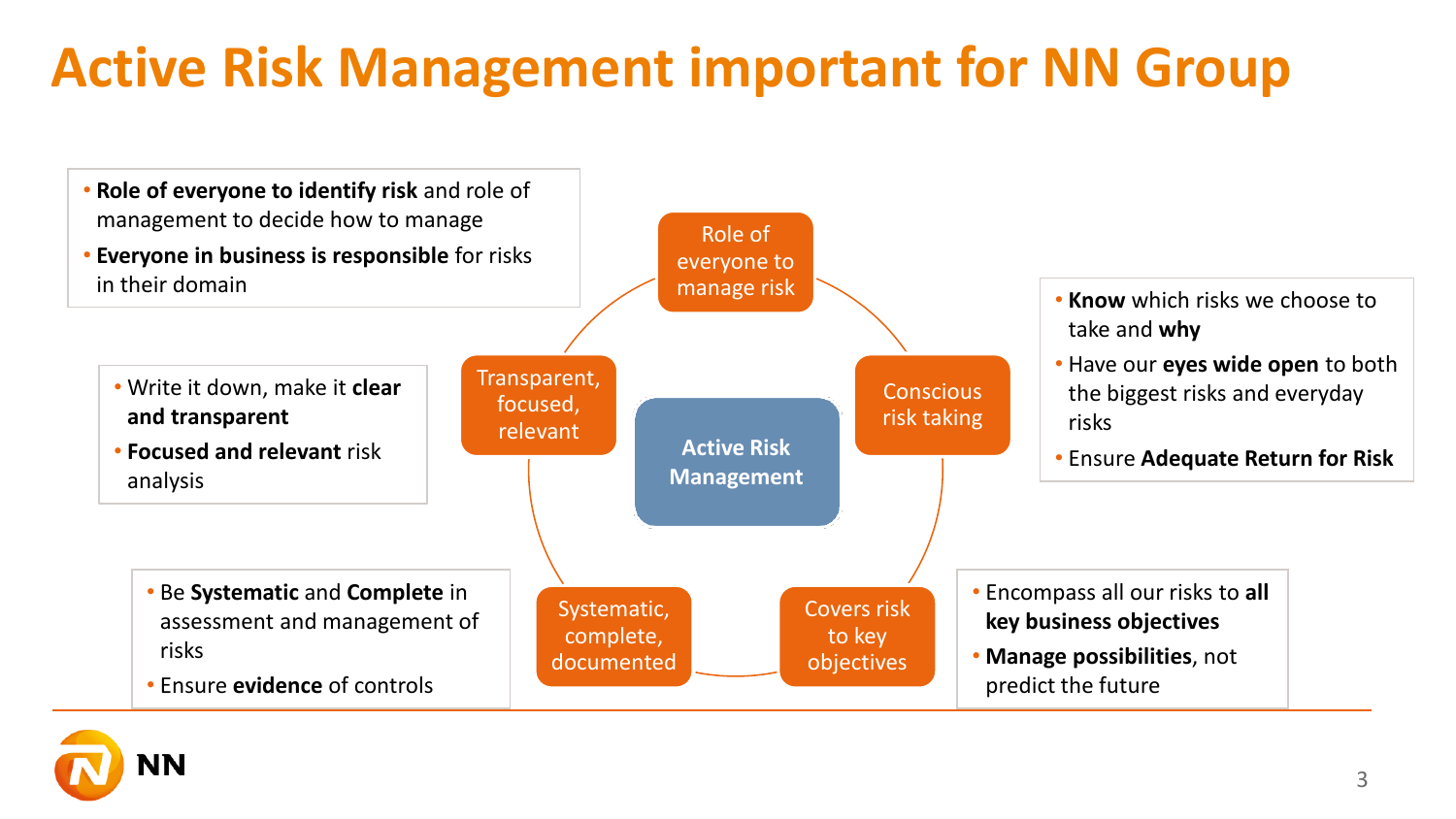## **Solvency II requirements cover three pillars**



**How we measure risks** and **how much capital** we need to cope with these risks

- SII defines the amount of available capital as Own Funds…
- ... where the required capital (SCR) is risk based



**How we manage risks** and **include risk and solvency considerations in business decisions**

SII requires:

- a risk assessment, analyzing the impacts of long-term scenarios on our solvency (ORSA)
- a specific system of governance



Significantly enhanced **reporting to supervisors** and a more **robust control environment**

- detailed reporting of Financial and Risk information
- evidence that we control all of the above

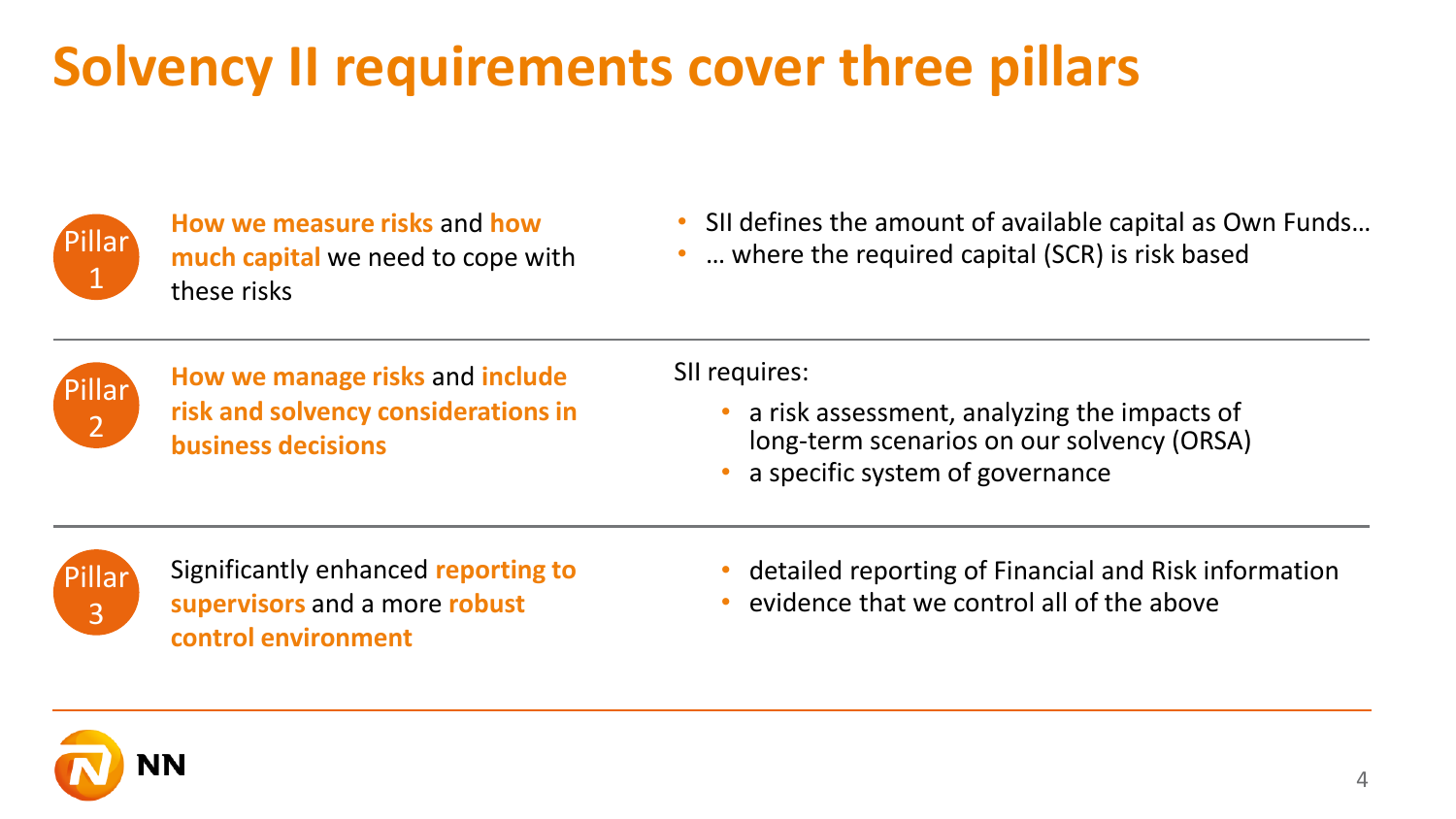### **The Solvency II balance sheet**



The **Solvency Capital Requirement** (SCR) is the capital needed to absorb up to a 1-in-200 year loss over one year (99.5% VaR)

If Eligible Own Funds falls or may soon fall below the SCR, supervisors have the right to intervene and demand improvements

The minimum level is the **Minimum Capital Requirement** (MCR), which is 25-45% of SCR (85% VaR)

If Eligible Own Funds falls below the MCR, supervisors require a recovery plan to restore compliance with MCR and SCR requirements

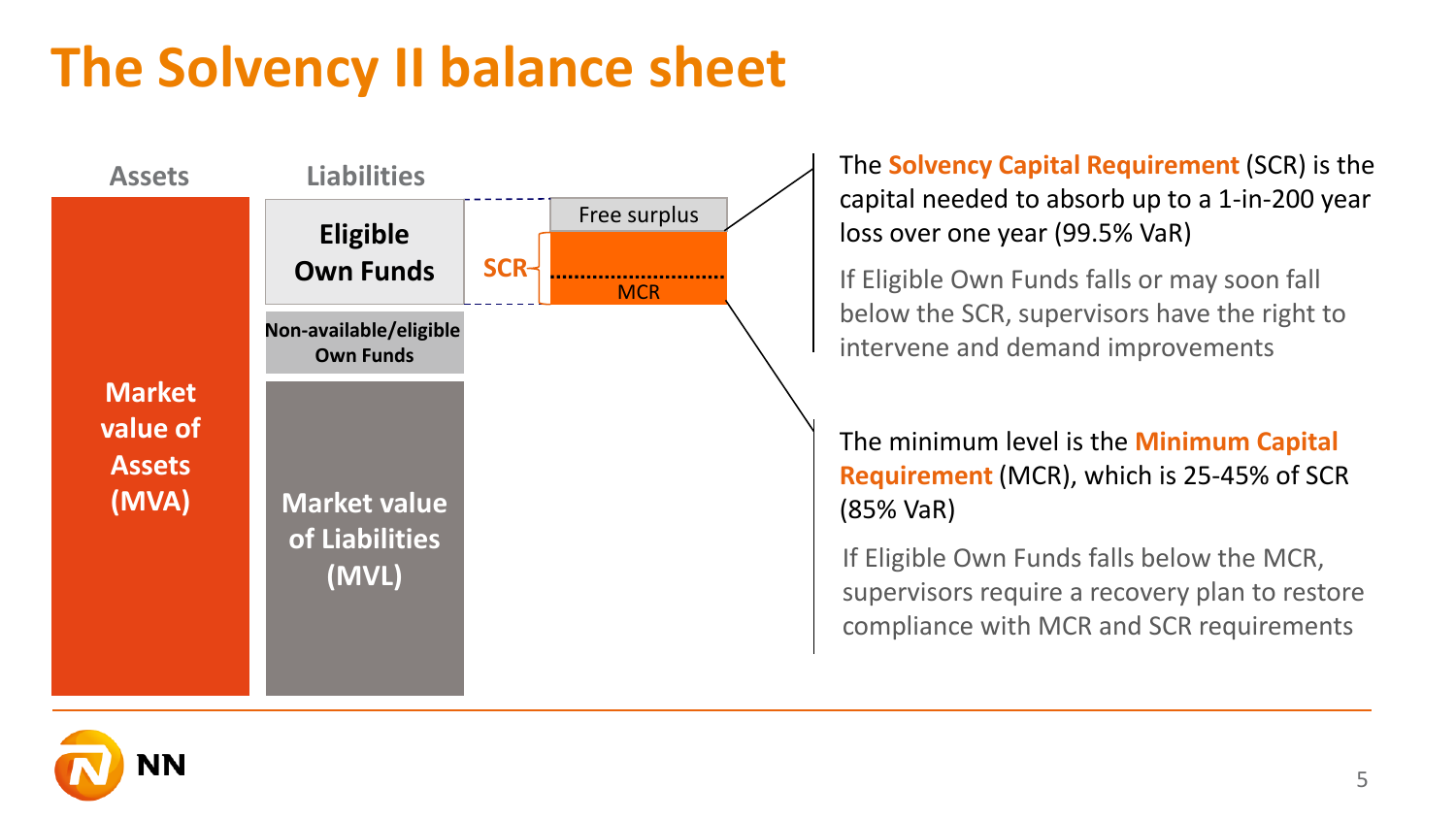### **NN Group has applied for a Partial Internal Model**



- NN Group has managed with an economic capital model for more than a decade
- The key strength of the Partial Internal Model (PIM) is that it reflects more appropriately the risk profile and the complexities of the Dutch insurance businesses
- The Standard Formula (SF) is considered appropriate for the Insurance Europe units
- Japan Life is included on equivalence basis including minimum Japan capital requirements and respective eligible Own Funds

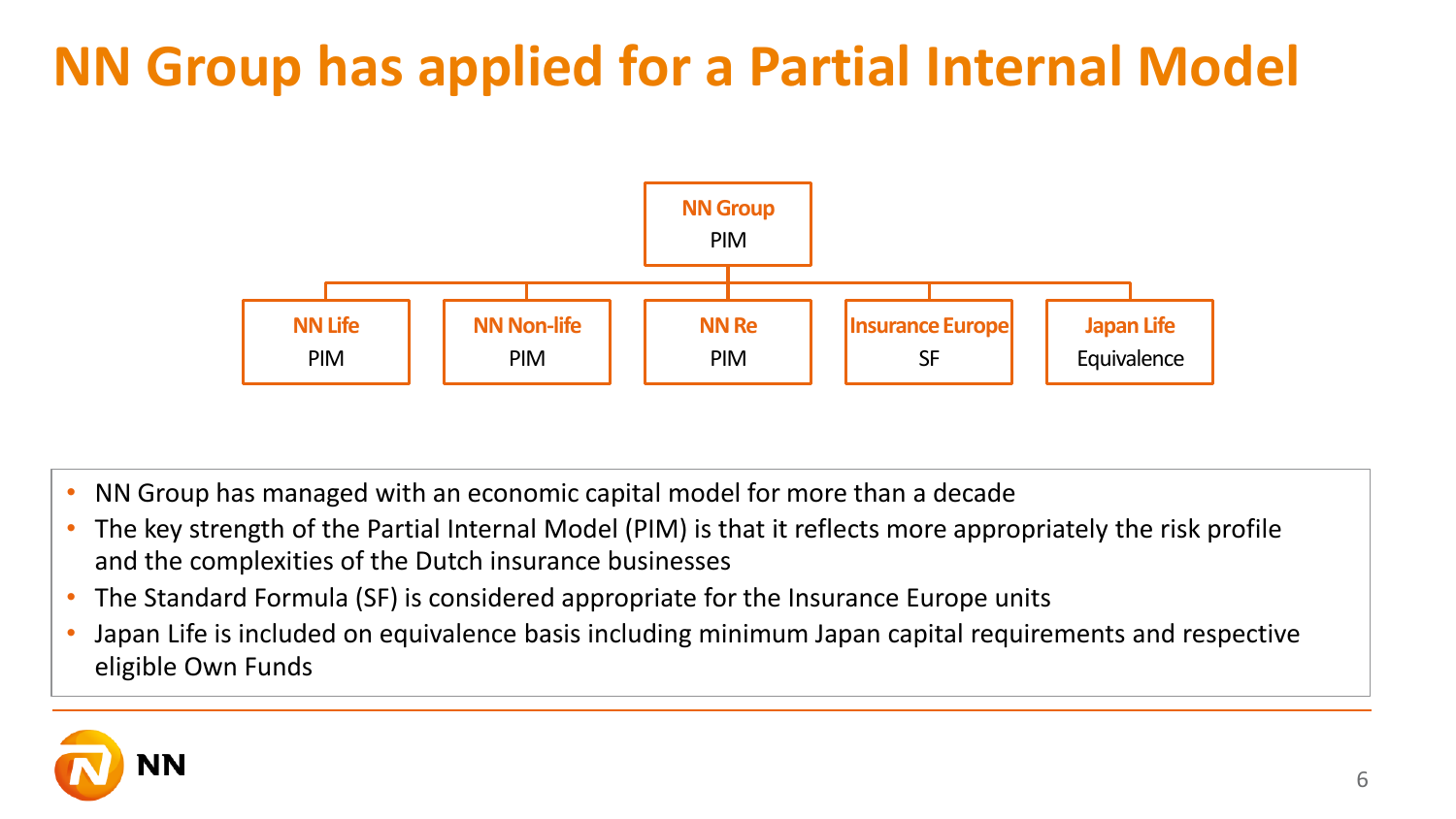### **Previously flagged Solvency II uncertainties**

| <b>Key uncertainties</b>               | NN approach                                                                                         | <b>Status</b>                                |
|----------------------------------------|-----------------------------------------------------------------------------------------------------|----------------------------------------------|
| <b>IMAP</b> approval                   | PIM for Dutch insurance units                                                                       | Pending approval                             |
| <b>Volatility Adjustment</b><br>(VOLA) | Application of the VOLA in the internal model                                                       | Ongoing discussions on final interpretations |
| Tax                                    | Application of tax impacts in SCR, reflecting latest<br>regulatory guidance on Dutch fiscal unity   | Ongoing discussions on final interpretations |
| Treatment of Japan Life                | Equivalence assumed                                                                                 | Waiting for EIOPA advice and EC decision     |
| Sovereign credit risk                  | Inclusion of AAA government bond shocks in the<br>internal model                                    | No longer uncertain                          |
| Debt treatment                         | Grandfathering assumed for the undated and ING<br>hybrids                                           | No longer uncertain                          |
| Fungibility of capital                 | Non-availability assumed for embedded future profits<br>Unit Linked in specific European portfolios | No longer uncertain                          |

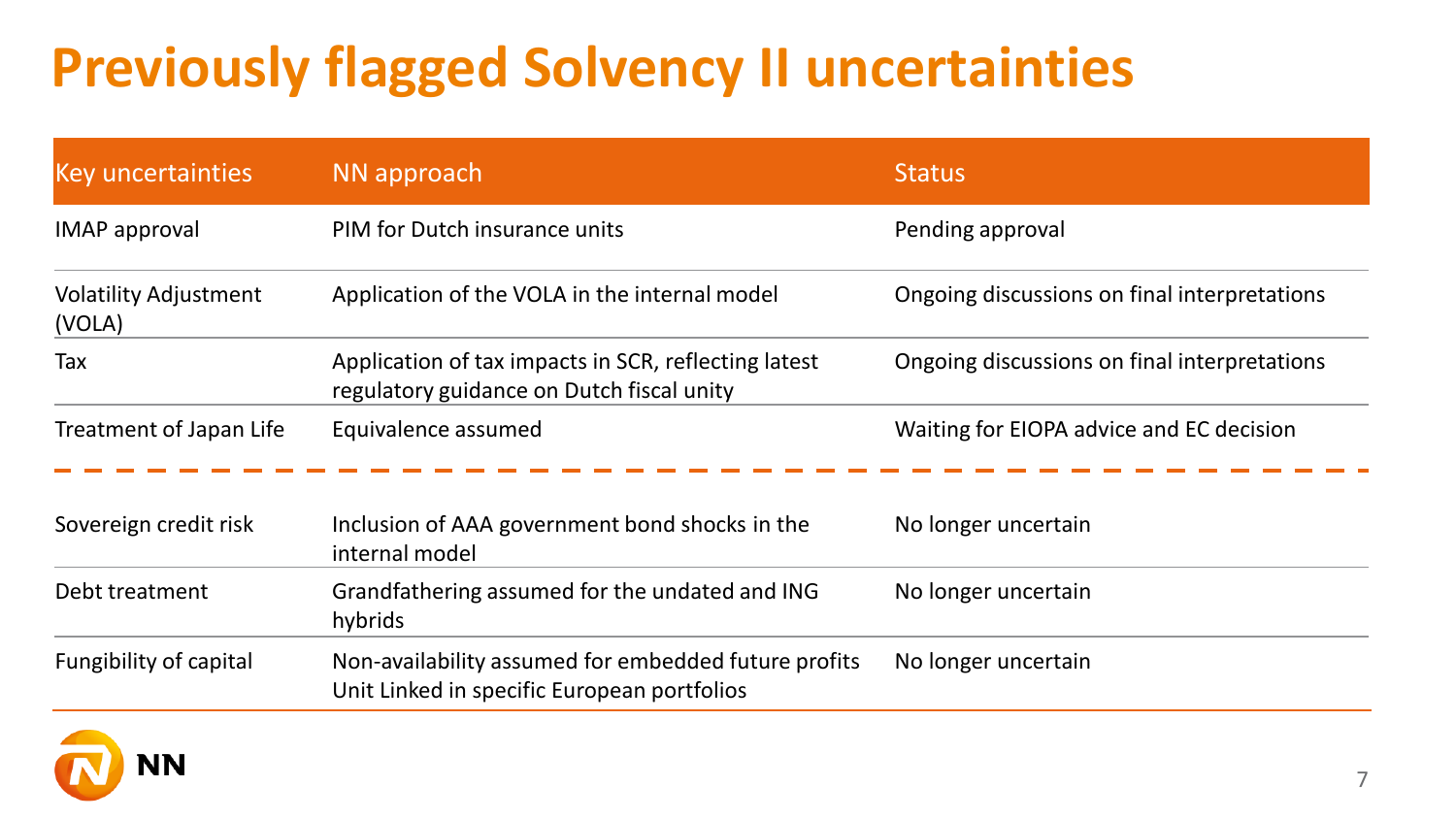## **Market risk largest risk for NN Group**

| <b>NN Group</b><br>(in EUR bln) | SCR (SF)<br>3Q15 |  |
|---------------------------------|------------------|--|
| Market risk                     | 3.8              |  |
| Counterparty default risk       | 1.1              |  |
| Life risk                       | 3.6              |  |
| <b>Health risk</b>              | 0.5              |  |
| Non-life risk                   | 0.5              |  |
| BSCR <sup>1</sup>               | 6.6              |  |
| Other $2$                       | $-0.3$           |  |
| <b>SCR</b>                      | 6.3              |  |
| <b>Solvency II ratio</b>        | 214%             |  |

|  | Interest rate risk | 0.4    |
|--|--------------------|--------|
|  | Equity risk        | 1.1    |
|  | Credit spread risk | 1.8    |
|  | Real estate risk   | 1.1    |
|  | <b>FX</b> risk     | (1, 3) |

#### **Transitionals**

- Solvency II ratio includes 13%-points impact of application of equity transitionals for Standard Formula
- Application for transitionals for technical provisions in certain European countries, if approved, may modestly improve Solvency II ratio



1. Numbers do not add up due to diversification

2. Mainly includes operational risk, the impact of non-Solvency II entities and the loss absorbing capacity of tax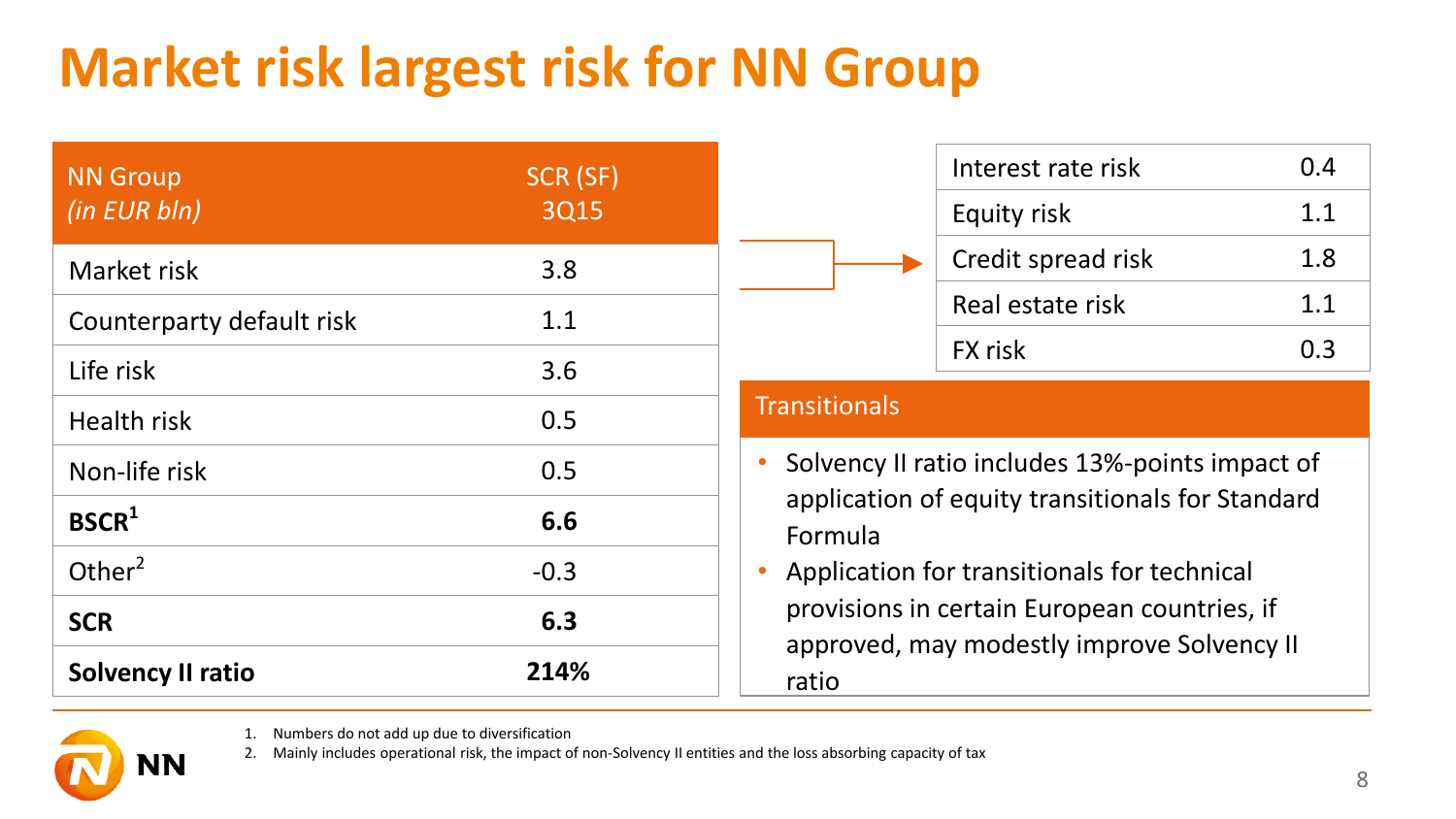#### **Interest rate risk management focuses on closely matching liability cash flows**



#### NN Life asset and liability cash flows<sup>1</sup>  $\blacksquare$  Managing versus expected liability cash flows

- NN Group manages interest rate risk by matching assets and best estimate liability cash flows
- We do not specifically hedge the UFR nor the risk margin
- Therefore if interest rates rise, our Solvency II Own Funds will decrease but our economic position will be largely unchanged
- However, the impact of interest rate changes on our Solvency ratio from the UFR is more than offset by the change in the SCR and risk margin
- A +50 basis point parallel move of the swap curve would increase the NN Group Solvency II ratio by 7%-points



1. Source: NN Group, DNB and Bloomberg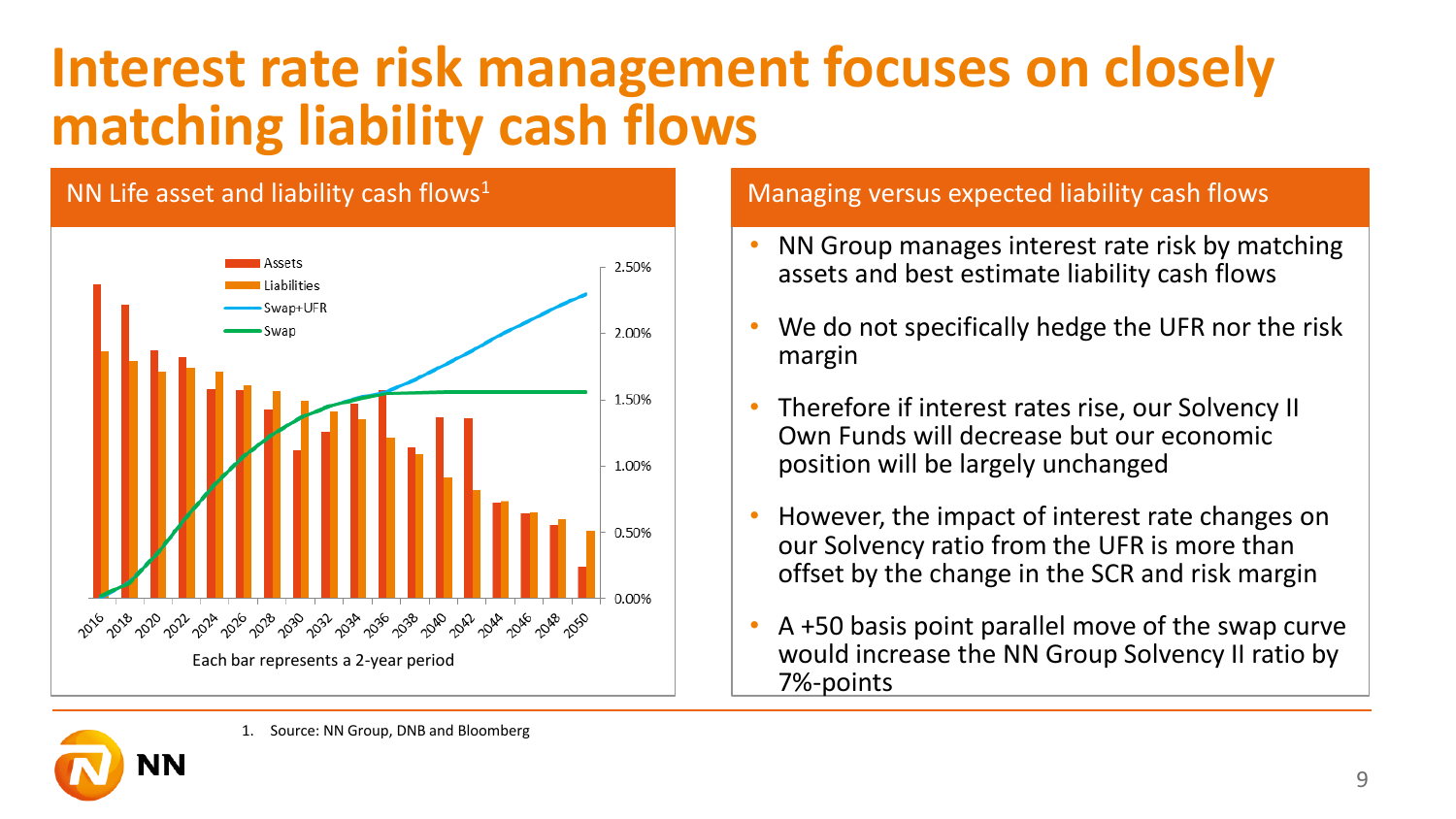### **Volatility Adjustment dampens credit spread sensitivity**



- NN Group cash flow matches illiquid liabilities, in principle not economically exposed to spread risk
- Solvency II defines the VOLA to account for illiquidity of insurance liabilities in the Own Funds
- The VOLA is based on 65% of the spreads of the average European insurer asset portfolio
- The spread risk of Solvency II Own Funds is from the difference of actual asset portfolio and VOLA in terms of composition and duration
- NN Group's sensitivity to credit spreads is lower for Solvency II compared with Solvency I

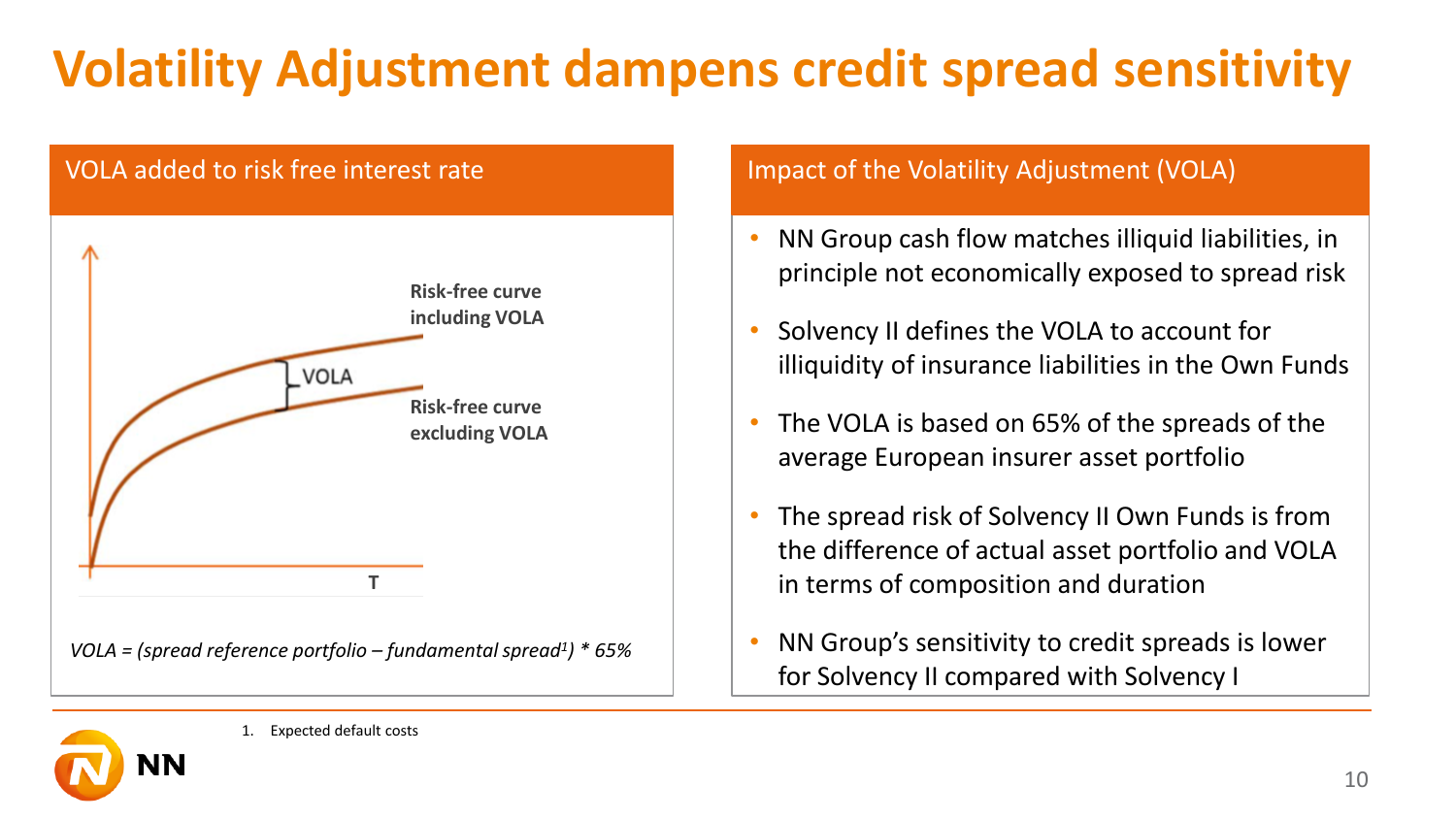#### **Understanding spread risk and the volatility adjustment, an NN Life deep-dive**

#### **Government/Corporate bond investments variety in vestments variety in vestments variety in vestments variety in** NN Life credit spread/volatility adjustment



**NN Life asset portfolio percentages vs VOLA Reference Portfolio**

#### Own Funds volatility from asset portfolio mismatch with EIOPA reference portfolio

- Solvency I regulatory capital in Netherlands reflected only spread changes on assets leading to significant volatility in available capital
- NN Group/Life Own Funds will decrease if AAA/AA sovereign spreads increase versus swap
- French spreads are a special case due to the very long duration of French government bonds owned by NN Life
- NN Group/Life Own Funds will increase if corporate debt spreads widen, this implies a strong diversification with equity risk

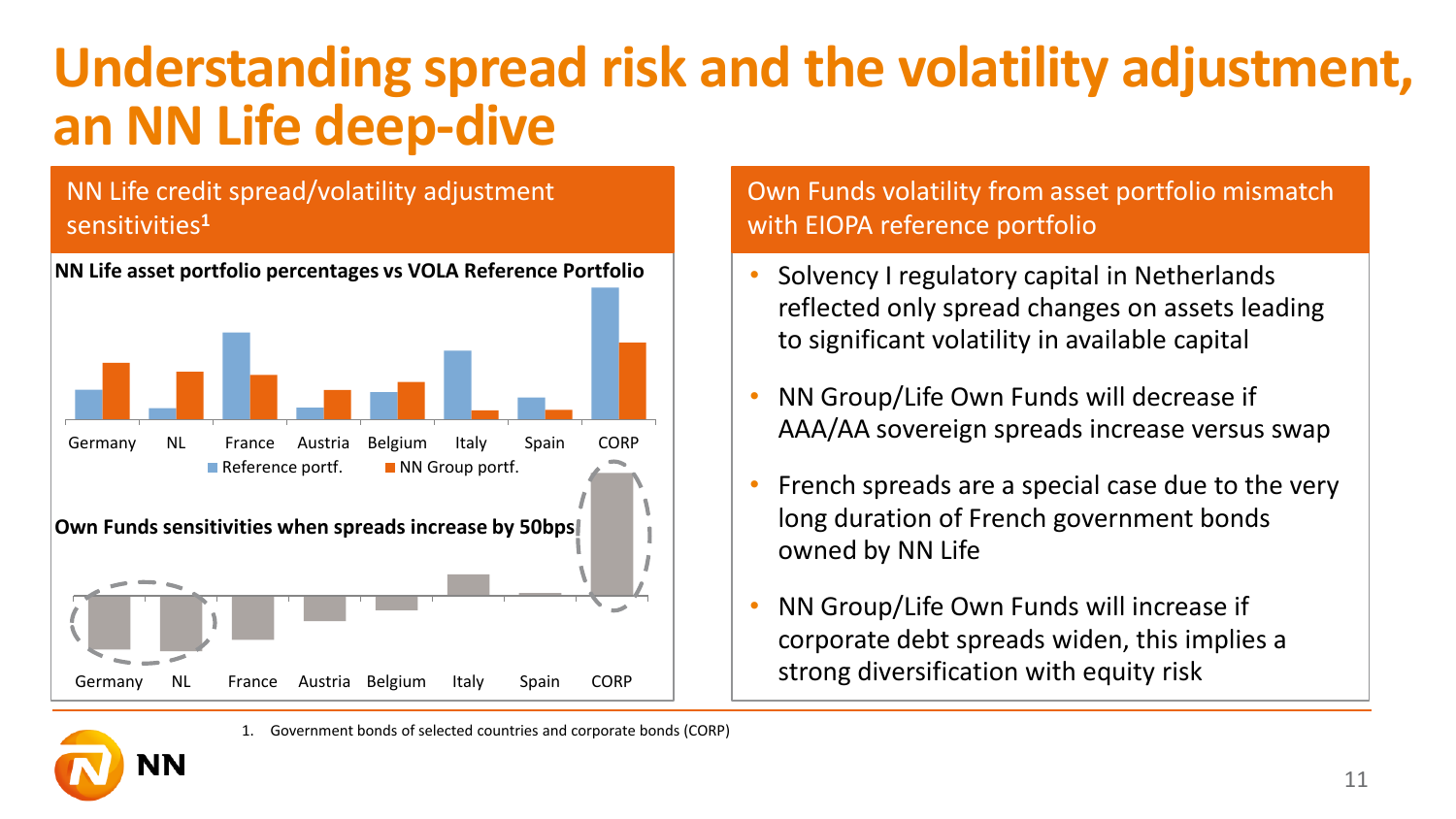## **Own Funds sensitivities for 1-in-20 year volatilities**

#### NN Group Own Funds at risk in 1-in-20 scenario Largest risks for Solvency II Own Funds 30 September 2015<sup>1</sup>



- Credit spread risk is the largest risk, due to the longdated assets in our Dutch portfolio and mismatch with VOLA reference portfolio
- Insurance risk largely reflects changes to longevity for Dutch pension business and non-life risks
- Equity risk impacts mostly equities on the balance sheet plus loss of future fee income for unit linked contracts
- Interest rate risk relatively low due to effective ALM
- Business risk is primarily reflecting expense and inflation risk in NN Life as well as persistency risk in Insurance Europe

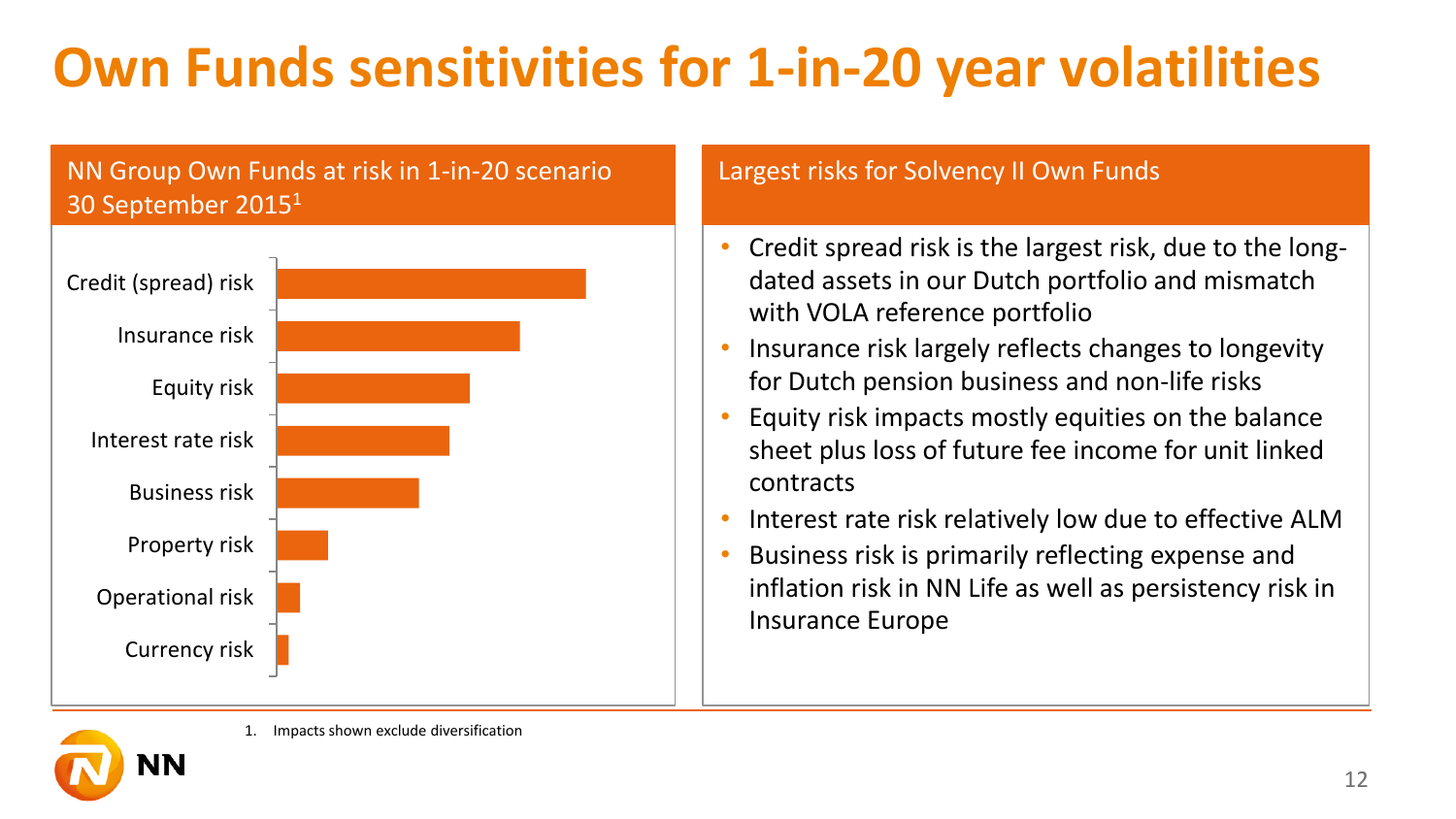#### **Sensitivities of the NN Group Solvency II ratio to specified shocks**

| Sensitivities to shocks <sup>1</sup> at 3Q15                     | $\Delta$ OF <sup>2</sup> | $\triangle$ SCR <sup>2</sup> (SF) | $\Delta$ Solvency II ratio <sup>3</sup> |
|------------------------------------------------------------------|--------------------------|-----------------------------------|-----------------------------------------|
| <b>Interest rate: Parallel shock +50bps</b>                      | $-0.1$                   | $-0.2$                            | $+7%$                                   |
| <b>Interest rate:</b> 50 bps steepening between 20y-30y          | $-0.8$                   | 0.0                               | $-12%$                                  |
| Credit spread: Parallel shock for all bonds +50bps               | $-0.9$                   | $-0.2$                            | $-9%$                                   |
| <b>Credit spread:</b> Parallel shock for government bonds +50bps | $-1.6$                   | 0.0                               | $-25%$                                  |
| Credit spread: Parallel shock corporate bonds +50bps             | 0.6                      | $-0.1$                            | $+12%$                                  |
| <b>Equity: Downward shock -25%</b>                               | $-1.0$                   | $-0.1$                            | $-11%$                                  |
| <b>Real estate: Downward shock -15%</b>                          | $-0.5$                   | $-0.1$                            | $-5%$                                   |
| <b>UFR: Downward adjustment to 3.2%</b>                          | $-1.0$                   | 0.1                               | $-20%$                                  |



1. Sensitivities are performed for Solvency II entities

Shocks are assumed to take place over a quarter period

2. In EUR bln

3. Impact on Solvency II ratio based on Standard Formula in percentage points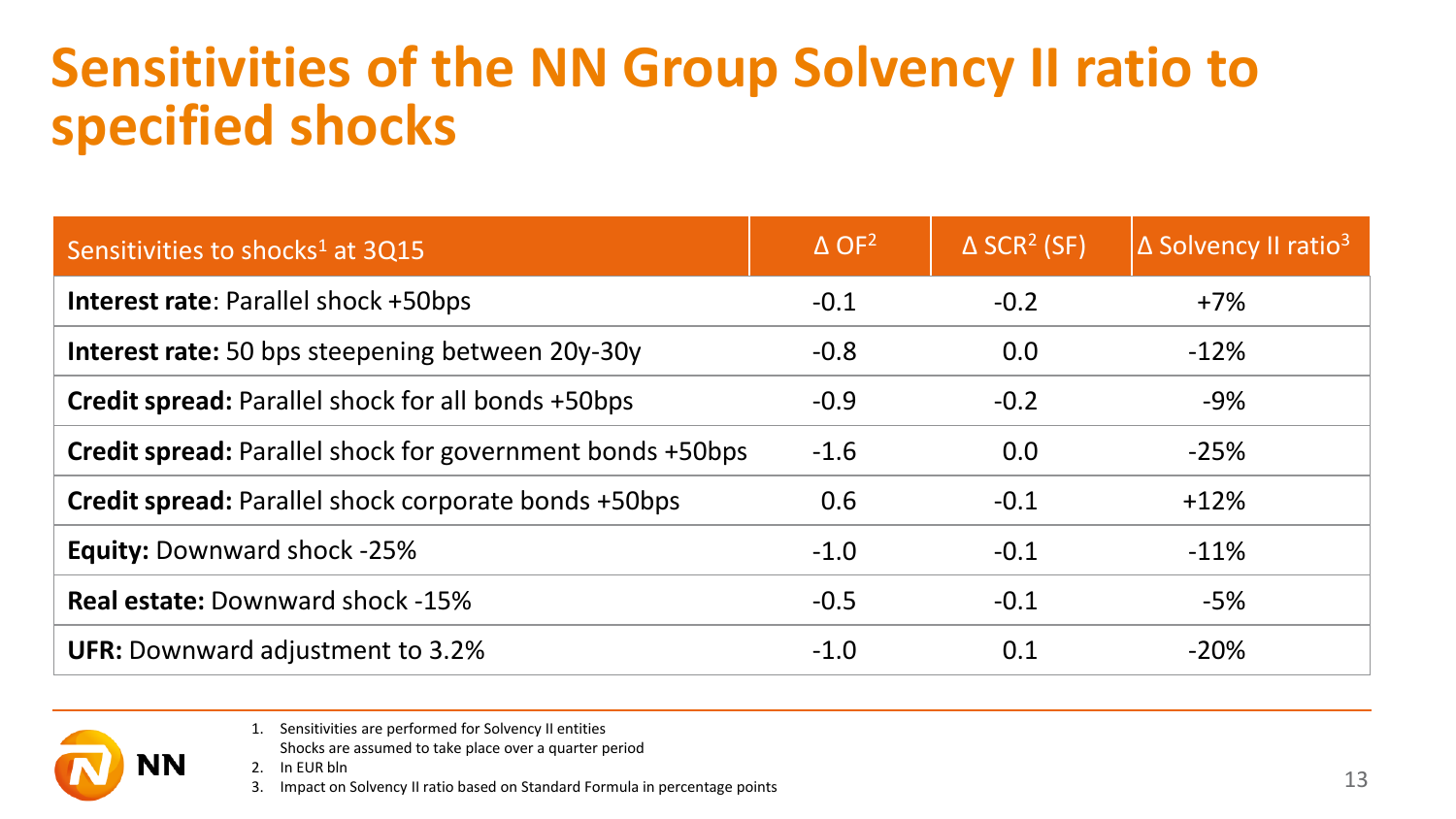#### **Key takeaways**

- We have managed the company using an economic capital model for more than a decade
- NN Group and its operating units are strongly capitalised under Solvency II
- Limited exposure to interest rate risk thanks to asset liability cash flow matching
- Volatility of the Solvency II ratio lower compared with Solvency I, but with particular spread risk sensitivities

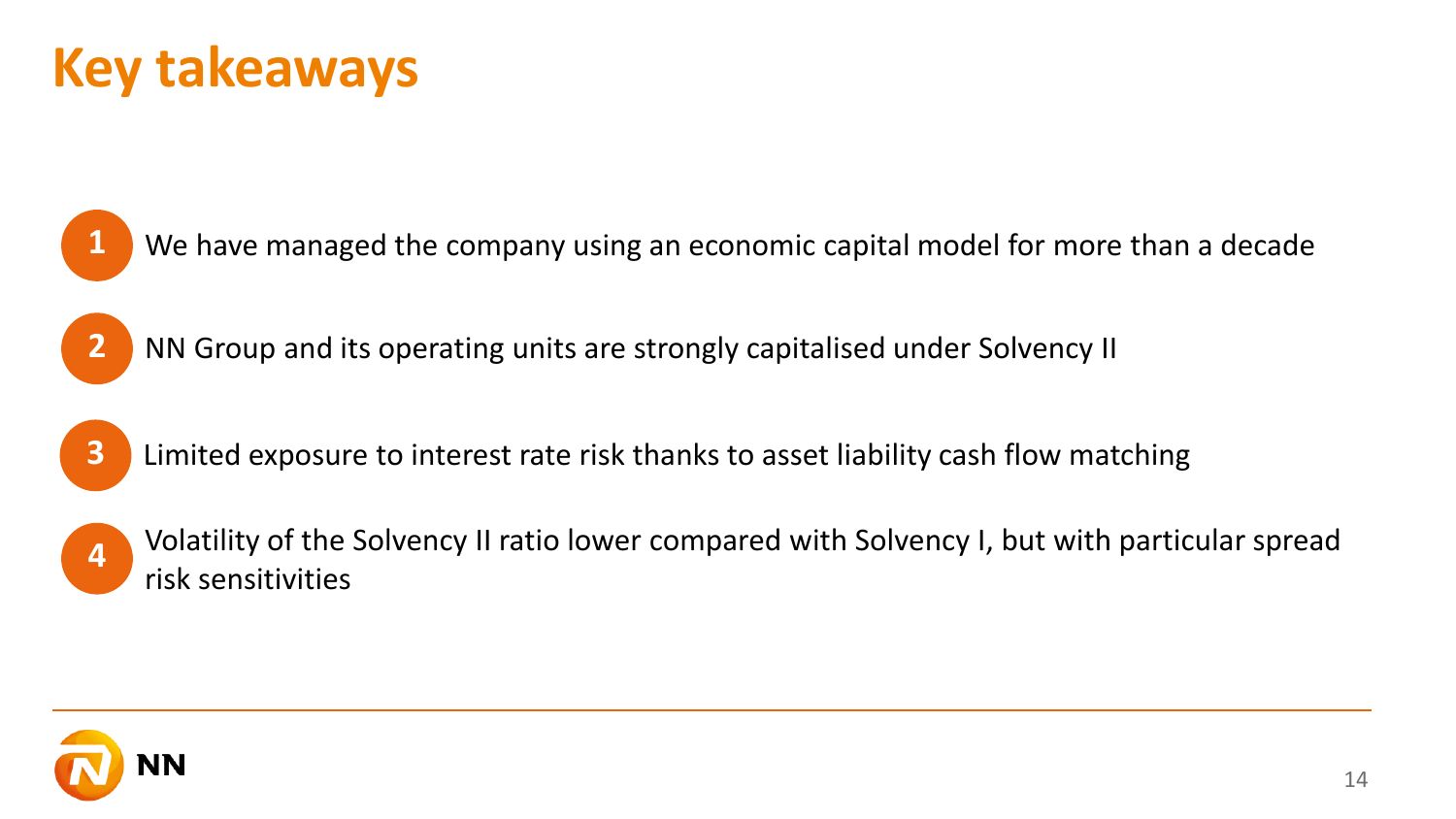#### **Important legal information**

NN Group's Consolidated annual accounts are prepared in accordance with International Financial Reporting Standards as adopted by the European Union ("IFRS-EU") and with Part 9 of Book 2 on the Dutch Civil Code. In preparing the financial information in this document, the same accounting principles are applied as in the NN Group N.V. condensed consolidated interim financial information for the period ended 30 June 2015.

All figures in this document are unaudited. Small differences are possible in the tables due to rounding. Certain of the statements contained herein are not historical facts, including, without limitation, certain statements made of future expectations and other forward-looking statements that are based on management's current views and assumptions and involve known and unknown risks and uncertainties that could cause actual results, performance or events to differ materially from those expressed or implied in such statements. Actual results, performance or events may differ materially from those in such statements due to, without limitation: (1) changes in general economic conditions, in particular economic conditions in NN Group's core markets, (2) changes in performance of financial markets, including developing markets, (3) consequences of a potential (partial) break-up of the euro, (4) the implementation of the EC Restructuring Plan, (5) changes in the availability of, and costs associated with, sources of liquidity as well as conditions in the credit markets generally, (6) the frequency and severity of insured loss events, (7) changes affecting mortality and morbidity levels and trends, (8) changes affecting persistency levels, (9) changes affecting interest rate levels, (10) changes affecting currency exchange rates, (11) changes in investor, customer and policyholder behaviour, (12) changes in general competitive factors, (13) changes in laws and regulations, (14) changes in the policies of governments and/or regulatory authorities, (15) conclusions with regard to accounting assumptions and methodologies, (16) changes in ownership that could affect the future availability to us of net operating loss, net capital and built-in loss carry forwards, (17) changes in credit and financial strength ratings, (18) NN Group's ability to achieve projected operational synergies and (19) the other risks and uncertainties contained in recent public disclosures made by NN Group and/or related to NN Group.

Any forward-looking statements made by or on behalf of NN Group speak only as of the date they are made, and, NN Group assumes no obligation to publicly update or revise any forward-looking statements, whether as a result of new information or for any other reason. This document does not constitute an offer to sell, or a solicitation of an offer to purchase, any securities in the United States or any other jurisdiction. The securities of NN Group have not been and will not be registered under the U.S. Securities Act of 1933, as amended (the "Securities Act"), and may not be offered or sold within the United States absent registration or an applicable exemption from the registration requirements of the Securities Act.